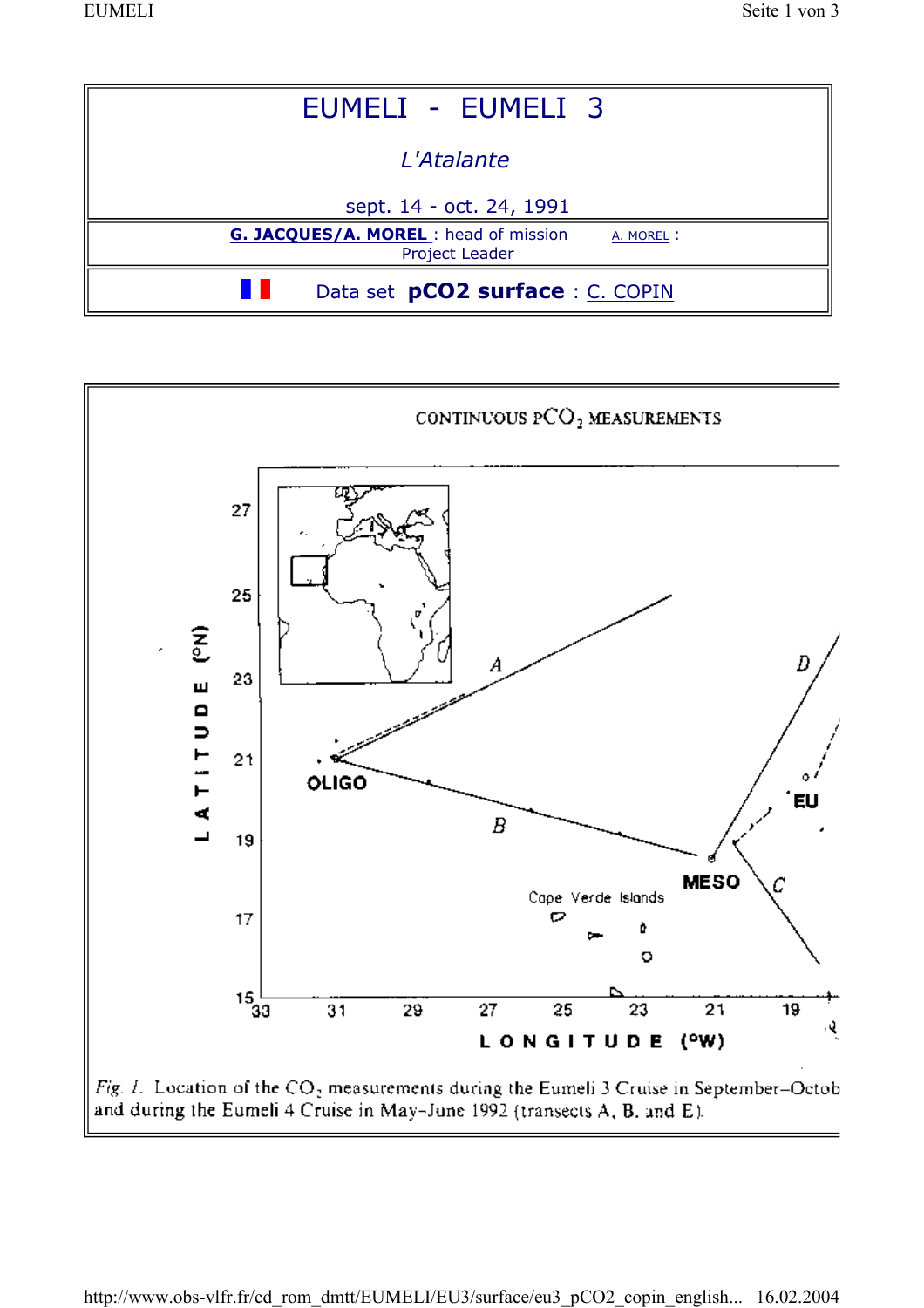| <b>File name</b> | LAT.   | LON.      | <b>First Day</b>     | <b>Last Day</b>        |
|------------------|--------|-----------|----------------------|------------------------|
| EUM3DAME.DAT.txt | 15.489 | $-18.129$ | 14.09.91             | $\vert 15.06.91 \vert$ |
| EUM3MO1.DAT.txt  | 18.378 | $-21.777$ | $\ 18.09.91$         | 20.09.91               |
| EUM3OLLA.DAT.txt | 20.582 | $-31.047$ | 125.09.91            | 27.09.91               |
| EUM3LPME.DAT.txt | 26.524 | -15.491   | $\parallel$ 04.10.91 | $\ 06.10.91$           |
| EUM3MEOL.DAT.txt | 18.350 | $-21.281$ | 10.10.91             | 12.10.91               |

## MEASUREMENTS of pCO<sub>2</sub> in surface water, à temp. in situ

## **METHODS**

The measurements were performed on water pumped at the bow to supply the shipboard thermosalinometer. The water flow was directed to a debubbler and then to the various measurements systems. The measurements and acquisition methods have been previously described in detail (Copin-Montegut and Raimbault, 1994).

The chlorophyll fluorescence was measured with a Turner Design fluorometer, the pCO<sub>2</sub> measurements were performed according to the method of Copin-Montegut(1985), using a Maihak Infrared Analyser for  $CO<sub>2</sub>$  model Defor, witha barometric pressure compensation.

Calibrations were made with mixtures of 350+/-0.15ppmv, 213+/-0.15ppmv, and 490+/-0.25ppmv of  $CO<sub>2</sub>$  in air manufactured by Air Liquide.

**The pH measurements** were made with a Radiometer 84 pHmeter and a Ross combination electrode (Orion 8102).

As the calibrations and the pH measurements were not performed exactly at the same temperature, a correction for the variation of the liquid junction potential of the electrode with temperature was made. The signal of the quartz temperature probe located at the ship bow was calibrated by comparison with the temperature signal of the CTD Sea Bird probe used during the cruises.

The same procedure was used to correct the salinity given by the thermosalinometer. The data were logged at 1-min intervals. The precisions on the  $pCO<sub>2</sub>$  and pH measurements were better than 1 µatm for  $pCO<sub>2</sub>$  and 0.001 units for pH, but the accuracies were lower. They may be estimated to be close to 2 µatm for  $pCO<sub>2</sub>$  and 0.010 units for pH.

The simultaneous measurements of  $pCO<sub>2</sub>$  and pH permit the validation of the results. From the alkalinity measurements on discrete samples along transec D (using the method described by Copin-Montegut, 1993), a linear relationship between total alkalinity (TA) and salinity (S) was established : TA=42.41 x S + 858.4+/-2.0 µmole kg<sup>-1</sup>, at the 95% confidence level.